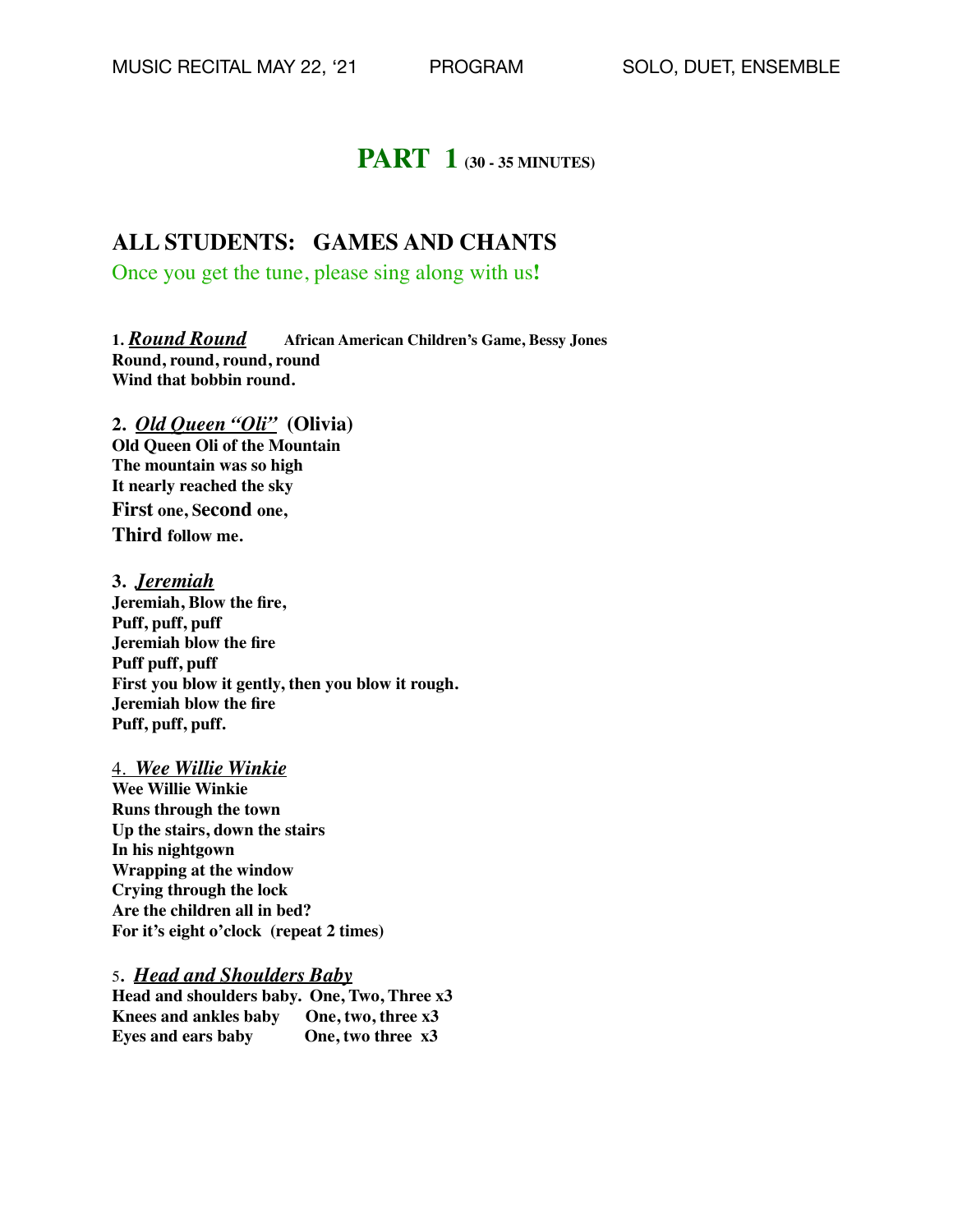**6.** *Just Plant* **African American**

**Just…. Plant a watermelon on my grave and let the Juice (slush slush) run through XX just Plant a watermelon on my grave that's All I ask of you XX now Chicken and dumplings are mighty mighty fine… but That ain't nothing like a watermelon vine XX just Plant a watermelon on my grave and let the Juice (slush slush) run through XX**

**7.** *Tue Tue* **Children's singing game Ghana Tue tue barima tue tue tue tue barima tue tue abofra ba ama dawa dawa tue tue abofra ba ama dawa dawa tue tue Hei barima tue tue Hei barima!**

8**.** *Umbrerra* **Children's shoe passing play game son**g **Umbrerra, Umrberra itzu mera Umbrerra, Umbrerra itzu Mera Nie, nie, nie, nie, nie, Nie, nie, nie, nie nie Nie, nie, nie, nie, nie, Nie, nie, nie, nie….**

**9.** *Pachelbel Canon* (3/4 time)

**10***. Eternally Music* **Music comes out of my fingers. Music comes out of my heart. Music brings people together and Each person plays a part. Eternally music, eternally music, Eternally there is a song. Always Eternally music, eternally music, Eternally there is a song.**

# **INTERMISSION**

**Call to Gather**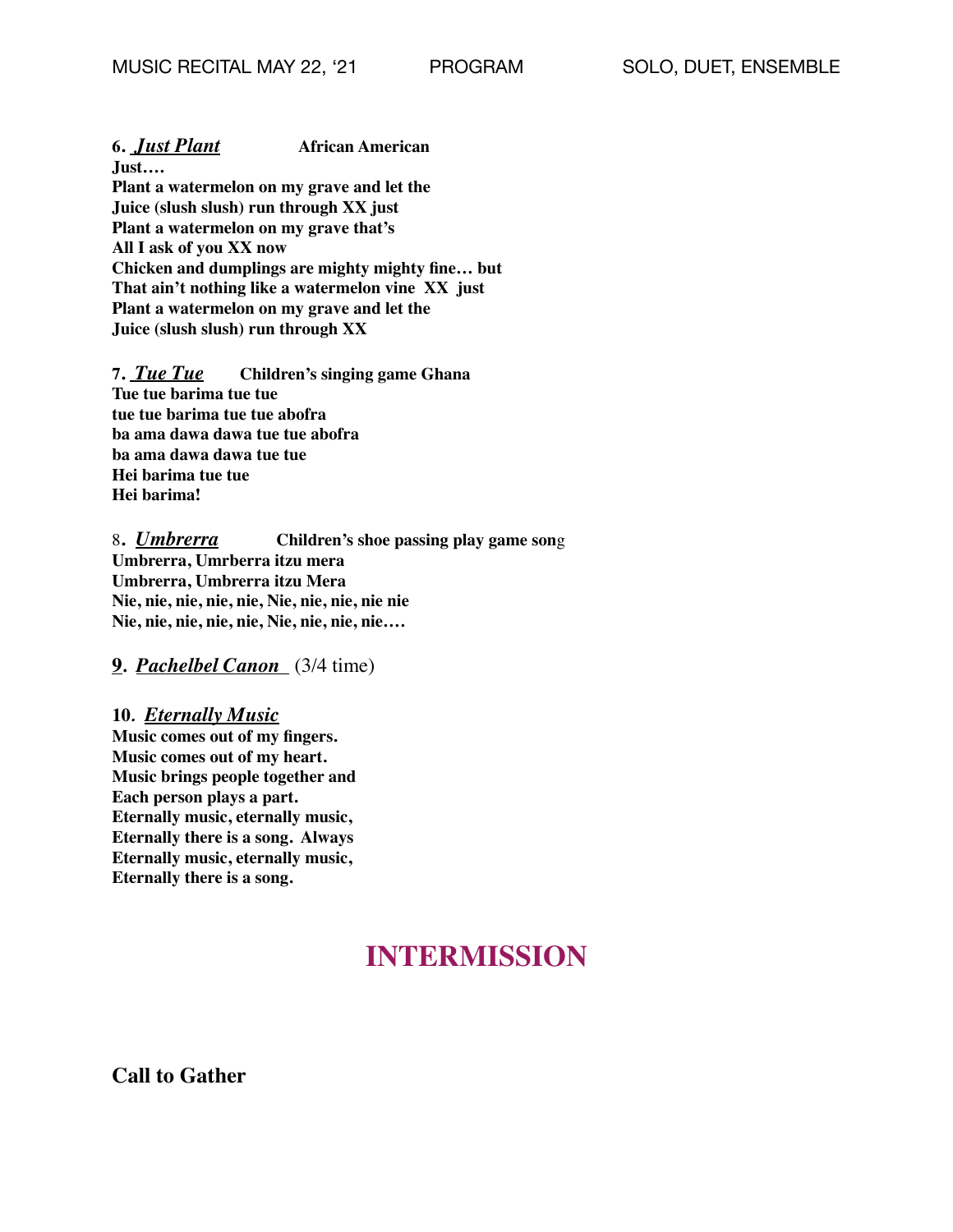# **PART 2 (50 - 55 MINUTES)**

## **PIANO**

#### **ANNIKA CHRISTIANE VALADEZ**

- 1. "*Ode to Joy"*
- 2. *"Dance Band"*
- 3. "*I Went a-Walking"* Song by Carol Aldrich based on I Went Walking by Sue Williams

#### **JAXON ZENK**

- 1. *"Tucker's Secret Lif*e"
- 2. *"Russian Folk Dance".*

#### **OLIVIA WANG**

- 1. *"Bed on a Boat"*
- *2. "Eensie Weeksie Spider"*

#### **CATHY TRIEU LE**

- 1. *"Dancing with Frankenstein"*
- 2. "*I Like Roller Skating"*
- *3. "Trumpet Song"*

#### **KATE DILL**

1. *"Forest Drums"*

#### **TRAJAN RAMIREZ**

- 1. *"Follow Follow"*
- *2. "Lonely Pine"*

#### **MINHVY TRIEU LE**

- 1. "My Daydream"
- 2. *"A Minuet for Mr Back's Children"* from the "Notebook for Anna Magdalena Bach"
- 3**.** *"Beethoven's Fifth Symphony"*

#### **CHARLIE ZENK**

- 1. *"Whirling Leaves"*
- 2. *"Five Note Sonatina"*

#### **ROSETTE TAWFIK**

*1. "Lunar Eclipse"* 

#### **GLORIA WANG**

1. "*Gypsy Dance by Firelight"*

# **INTERMISSION**

### **PARENTS: IF YOUR STUDENT IS NOT PERFORMING IN ALLEGRO, PLEASE FEEL FREE TO DEPART DURING THE**

**INTERMISSION. BUT WE HOPE YOU AND YOUR FAMILY CAN STAY. LAY BACK, GET COMFORTABLE, CLOSE YOUR EYES AND LISTEN.** 

## **Call to Gather**